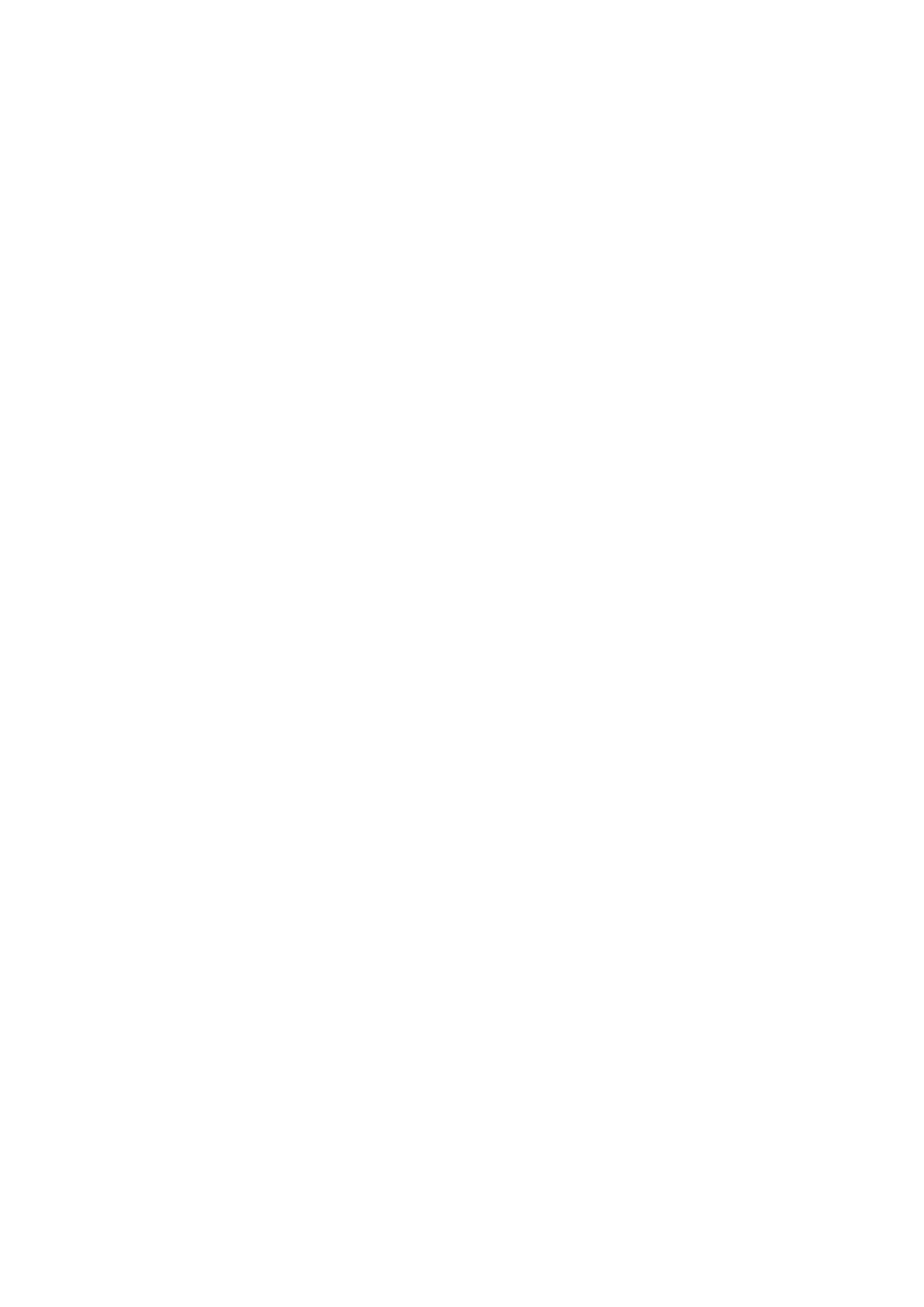#### **Purpose**

This paper sets out the business case for interim financial investment to expand Scotland Excel's social care procurement shared service. Funding of £350k over the next two years would allow Scotland Excel to deliver an ambitious work programme that will ensure procurement plays its part in supporting the Scottish Government's flagship reform of health and social care.

#### **Background**

Social care reform is becoming increasingly urgent, particularly with the demographic challenges that the nation faces from its rapidly ageing population.

"*The growing number of people with complex health and social care needs, particularly frail older people, together with continuing tight finances, means that current models of care are unsustainable"*.

#### **Audit Scotland**<sup>1</sup>

Scotland Excel has a proven track record of working with councils to deliver collaborative social care procurement frameworks which increase fee transparency, reduce duplication, provide enhanced monitoring of care providers, and support the delivery of social care and workforce policy outcomes.

#### **Strategic context**

Securing the value and financial sustainability of health and care services is embedded within in the Scottish Government's *2020 Vision for Health and Social*  Care<sup>2</sup>. This proposal has been developed to respond to the current financial environment and rapidly changing legislative and policy landscape:

- The integration of health and social care is one of Scotland's most important programmes of reform since devolution of powers from Westminster. Robust market facilitation and procurement strategies establish the foundations for successful strategic commissioning plans which make the best use of resources.
- Statutory guidance to the Procurement Reform (Scotland) Act offers greater procurement flexibility while increasing the focus on the principles of equity, fairness and transparency. However, many procurement staff remain unfamiliar with the flexibility and obligations required by this new statutory guidance.

#### **The need for investment**

An opportunity exists to extend the benefits of collaborative procurement to two further key areas of social care expenditure. Further benefits can be secured through the development of tools which support social care placements and by enhancing the knowledge and efficiency of practitioners responsible for social care procurement.

<sup>-</sup><sup>1</sup> Audit Scotland Changing Models of Health and Social Care published March 2016<br><sup>2</sup> 2020 Vision for Health and Social Care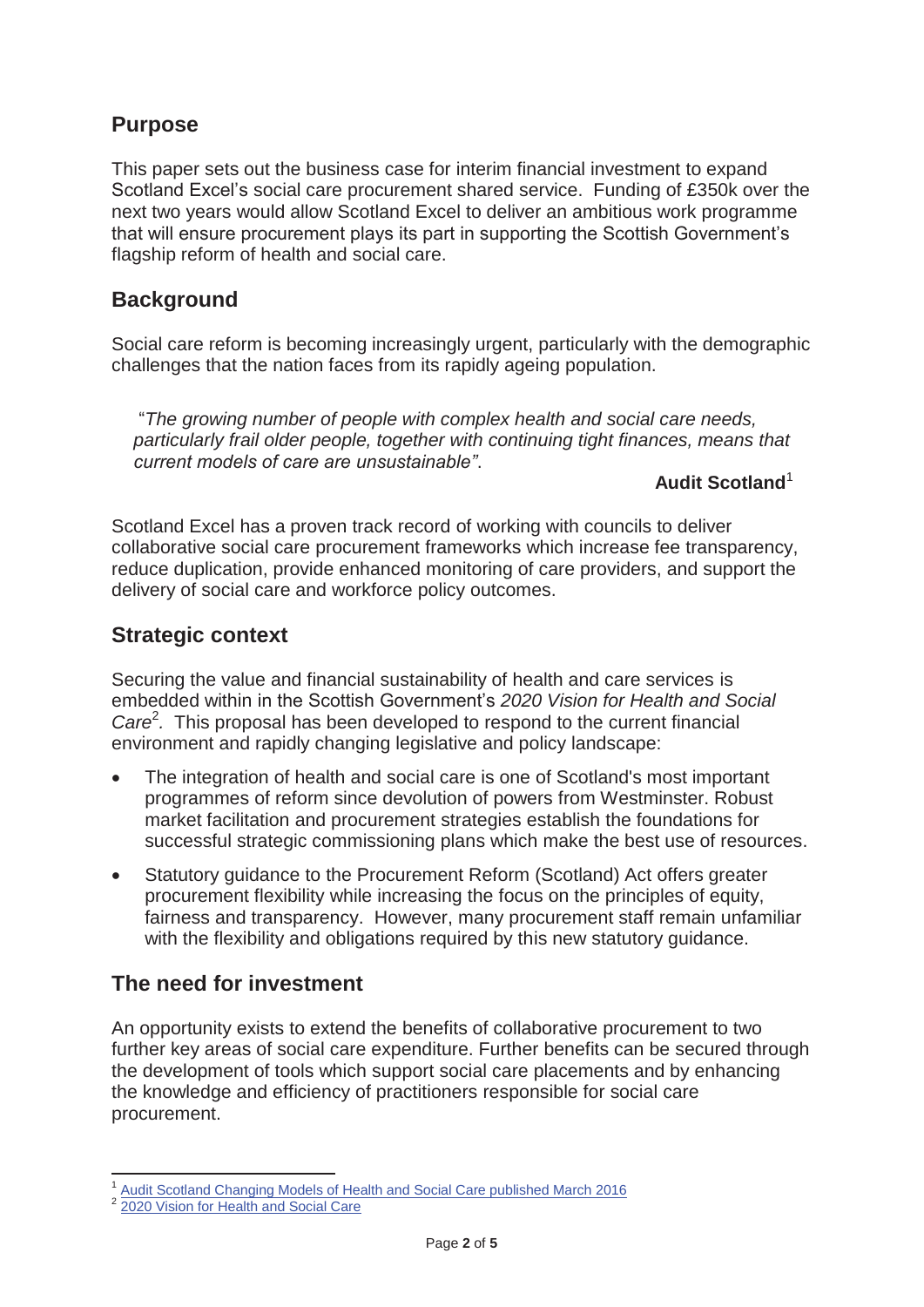Scotland Excel has identified two areas of significant public sector expenditure that would benefit from a collaborative approach to developing and implementing procurement strategies:

- **Adult supported living** An estimated c. £450 million per annum is spent on adult supported living. Preliminary research indicates that a relatively small number of providers dominate this market, with very limited visibility of how fees compare between individuals, providers and localities. A national framework could increase transparency on fees and outcomes delivered for service users.
- **Care at home** An estimated c. £400 million per annum is spent on care at home services. A deeper insight into this market is required to explore the sustainability of current fee levels and the opportunity to standardise costs, support outcomes-based service delivery, and provide a centralised resource for monitoring the financial sustainability and workforce practices of providers.

While national frameworks increase efficiency by eliminating the need for local contracts, the process of contacting providers to find the right placement can be onerous. The efficiency and effectiveness of this process could be improved through funding the development of a **national vacancy tool** which supports real time information on placement vacancies across the independent and third sector.

The effectiveness of social care commissioning could also be enhanced through the consistent dissemination of procurement knowledge and best practice. Additional investment would allow Scotland Excel to respond to identified skill gaps by establishing a new **commissioning academy** to deliver learning programmes including:

- **Health and Social Care Integration** Procurement can play a clear role in the overall success of strategic commissioning plans. Scotland Excel would research and establish a range of practical tools and templates for use by local partnerships.
- **Procurement of Care and Support Guidance** Scotland Excel would develop a learning programme for contracts, commissioning and procurement staff to ensure knowledge of the new Scottish Government guidance is embedded across local authorities and related partners.
- Self-directed Support Many procurement staff remain unaware of their potential role in relation to self-directed support. Scotland Excel would deliver a learning programme to help practitioners create a flexible and creative procurement environment which helps individuals to meet their personal outcomes.

To pursue all of the above opportunities, Scotland Excel would need to increase the size of its social care procurement team. As there is no scope for this within the organisation's current funding model, additional investment must be secured.

#### **Benefits assessment**

While further work is required to quantify benefits, based on our previous experience of similar projects, we believe that investing in the proposed programme has the potential to deliver the following benefits: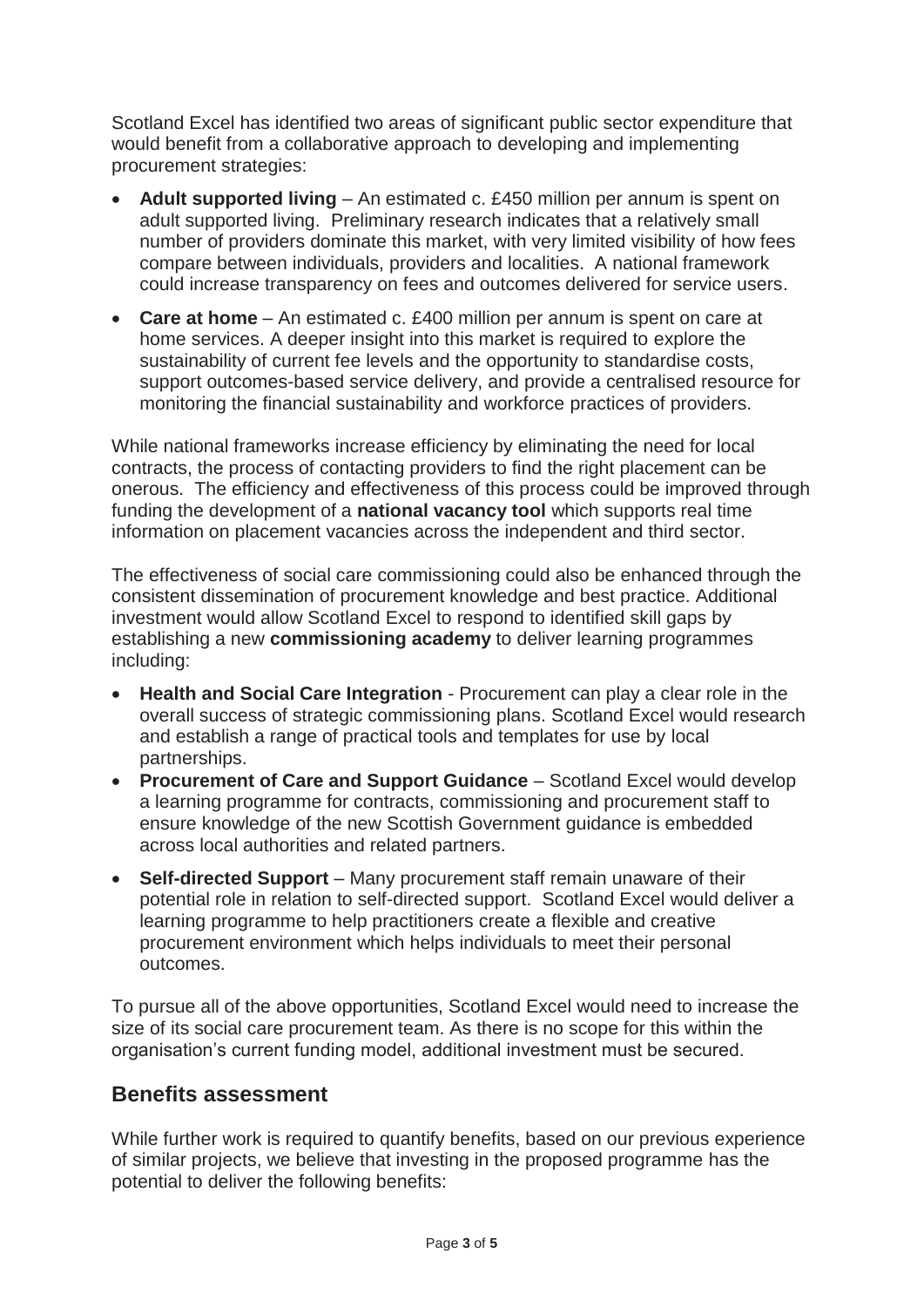- An opportunity to make costs savings against the c. £850m expenditure on adult supported living and care at home services which can be used to reduce budgets or invest in better services and workforce improvements.
- Potential efficiency savings of c. £768k from the development of a single national framework in place of 32 local authority agreements<sup>3</sup>.
- A national vacancy tool will improve the efficiency of practioners by significantly reducing time spent finding the right placement for individual service user needs.
- Creating transparency and consistency within the social care market through national procurement frameworks paves the way for commissioning strategies which deliver innovation and service improvements.
- Centralised monitoring of social care provider financial stability can support continuity of care for vulnerable service users through early intervention
- A collaborative approach can help to standardise terms and conditions for social care employees and support positive workforce practices such as payment of the Living Wage and avoidance of zero hours contracts.
- A national commissioning academy provides a trusted resource that enables practitioners to keep up-to-date with best practice, policy and legislation in a changing landscape.

#### **Return on investment**

Potential **efficiency saving of c. £768k** would provide an immediate return on an **investment of £350k** during the lifetime of the project. Following completion of the two national frameworks, even a modest **cost saving of 1% could return c. £8.5m per annum** to reinvest in service improvements or other areas of public expenditure.

#### **Timescales**

 $\overline{\phantom{a}}$ 

High level timescales for delivering the programme are:

| Year 1            | Project initiation and resource recruitment<br>Develop procurement strategies for national adult supported living<br>and care at home frameworks<br>• Specify, source, configure and test a national vacancy tool for social<br>care placements<br>Develop learning materials and initiate pilot courses offered within the<br>commissioning academy                                                  |
|-------------------|-------------------------------------------------------------------------------------------------------------------------------------------------------------------------------------------------------------------------------------------------------------------------------------------------------------------------------------------------------------------------------------------------------|
| Year <sub>2</sub> | Develop and implement national frameworks for adult supported<br>living and care home services<br>Launch and roll out a national vacancy tool for social care services to<br>practitioners and providers<br>Complete commissioning academy pilot courses and roll out to<br>$\bullet$<br>practitioners across the public sector<br>Project close and funding secured for business-as usual activities |

 $3$  Based on the Scottish Government cost estimate of an average procurement exercise at £12k.